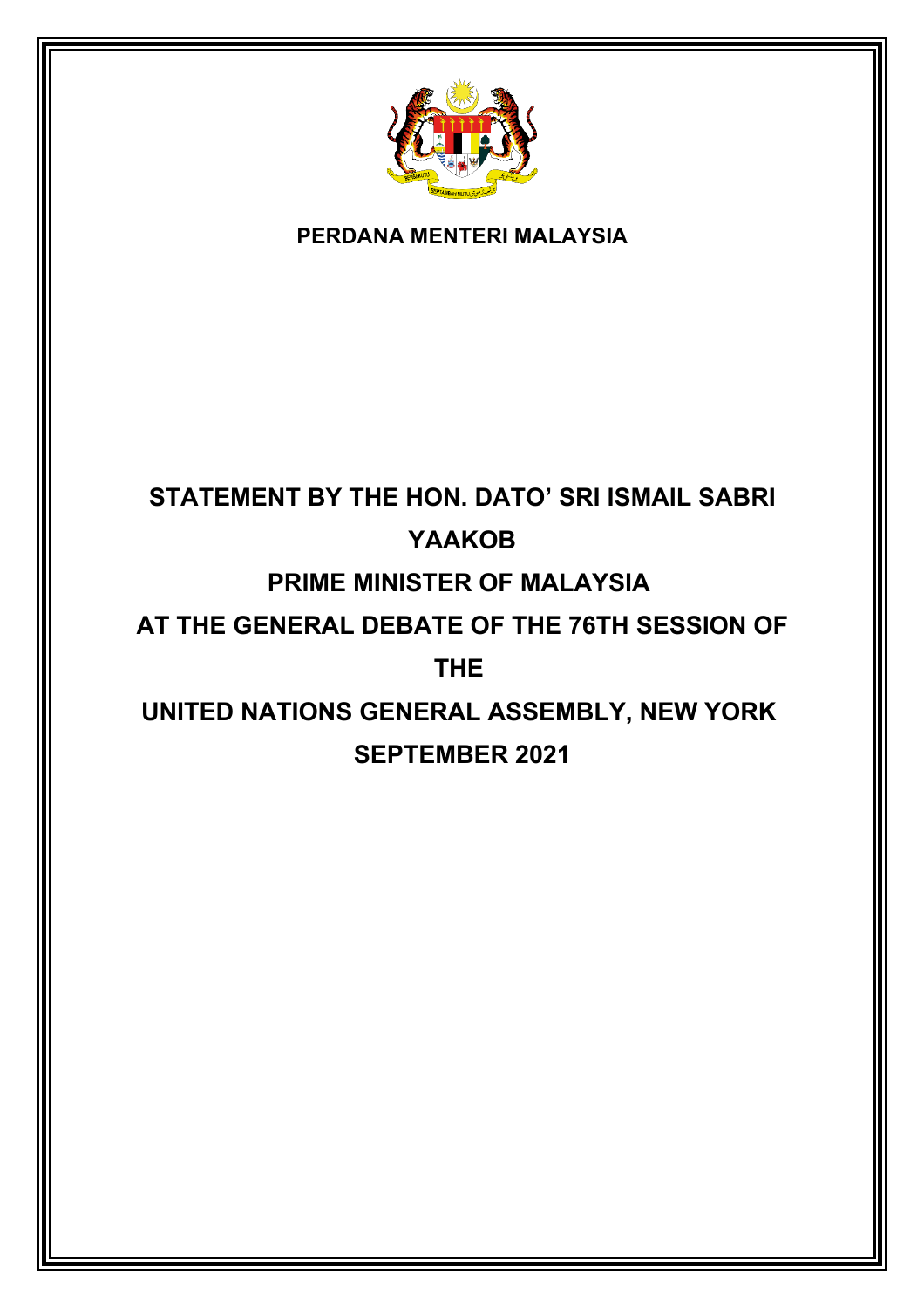Mr. President, Mr. Secretary-General, Excellencies, Ladies and Gentlemen,

#### **Introduction**

I join others in congratulating you, Mr. President, on your election as President of the 76th Session of the UN General Assembly.

2. I would also like to thank His Excellency Mr. Volkan Bozkir for his dedication and leadership in successfully completing the work of the last session, which was done under difficult circumstances due to the prevailing COVID-19 pandemic.

3. Malaysia welcomes the theme of this year's General Assembly – "Building resilience through hope – to recover from COVID-19, rebuild sustainably, respond to the needs of the planet, respect the rights of people, and revitalise the United Nations". The theme serves as a stark reminder of what needs to be done and the long road we have before us.

Mr. President,

4. Malaysia is fully committed in managing, overcoming and recovering from this deadly pandemic. No one is safe unless everyone is safe. We must fight this battle together. Our common mission in these unprecedented times call us to recognize that humankind is one big extended family. It is in that spirit that we in Malaysia have very consciously referred to ourselves as 'Keluarga Malaysia'. Together, and putting aside our differences, we will protect lives and livelihoods. We will ensure that Malaysia will not only bounce back but will thrive as the world emerges from the depths of the pandemic.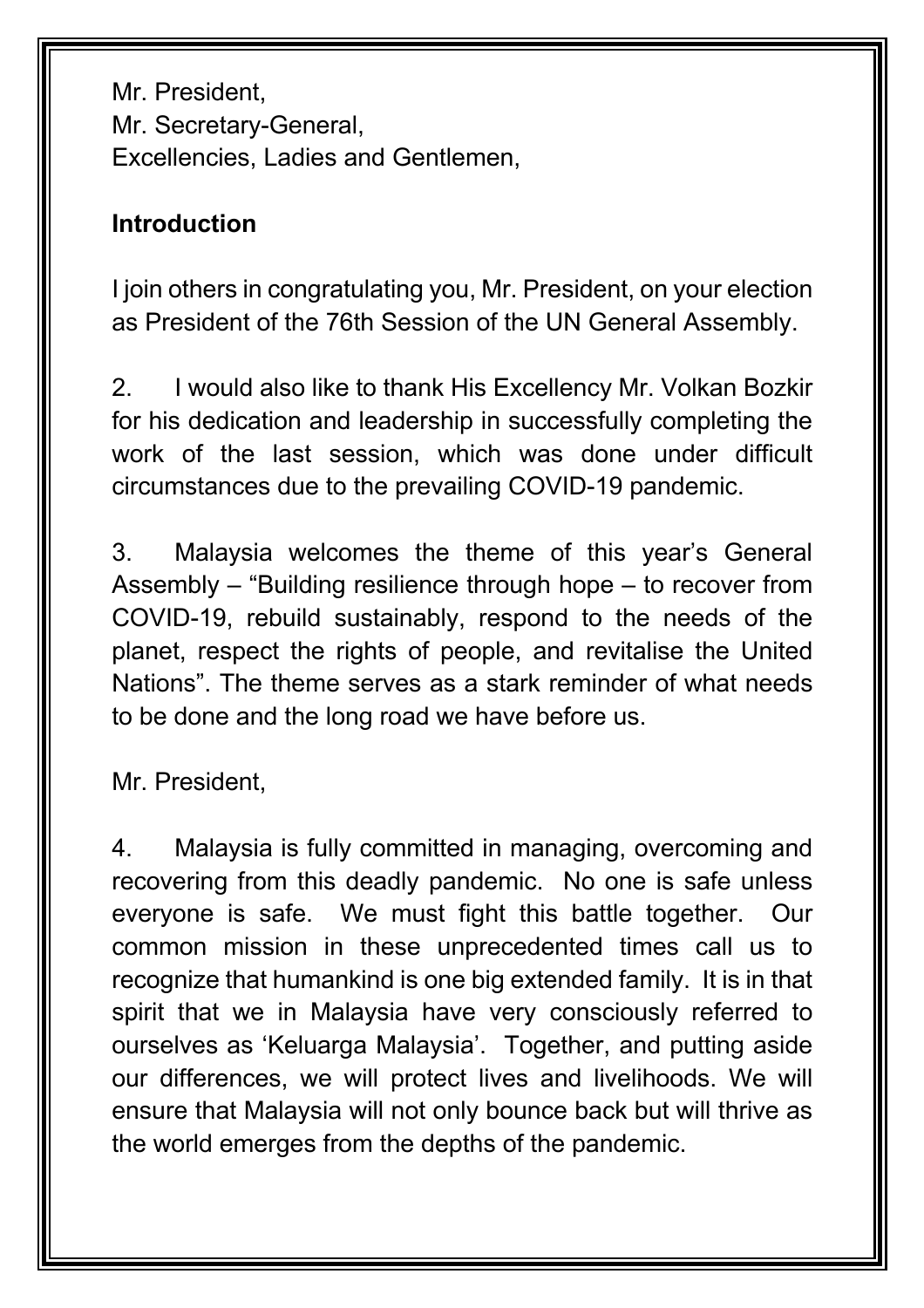5. But, Mr. President, I am not here to only speak about Malaysia. I am here to call for us to work together in the spirit of a "world family", to address the deep-rooted challenges of inequality, political instability and global governance.

### **COVID-19 and Health Diplomacy**

6. Last year, the international community came together with a pledge to fight COVID-19 hand-in-hand. With our unified commitment; with the aggressive rollout of vaccines; and, with the sharing and adoption of best practices, we should have been on our way to recovery. Sadly, the reality today is that we are far from winning the war against this deadly virus.

7. Our relief that vaccines were developed in record time was quickly followed by distress at its discriminatory rollout. While most vaccine producing nations as well as those that have the financial means have achieved some measure of success, the majority of the world's population, mainly from middle income and least developed countries, remain unvaccinated.

8. Nevertheless, our focus should not just be on vaccines. There are other aspects of health that require our attention. Many health challenges transcend national borders. COVID-19 is just the latest challenge besetting us. Before that, the international community had to deal with other serious outbreaks, which had their unique security and socio-economic dimensions.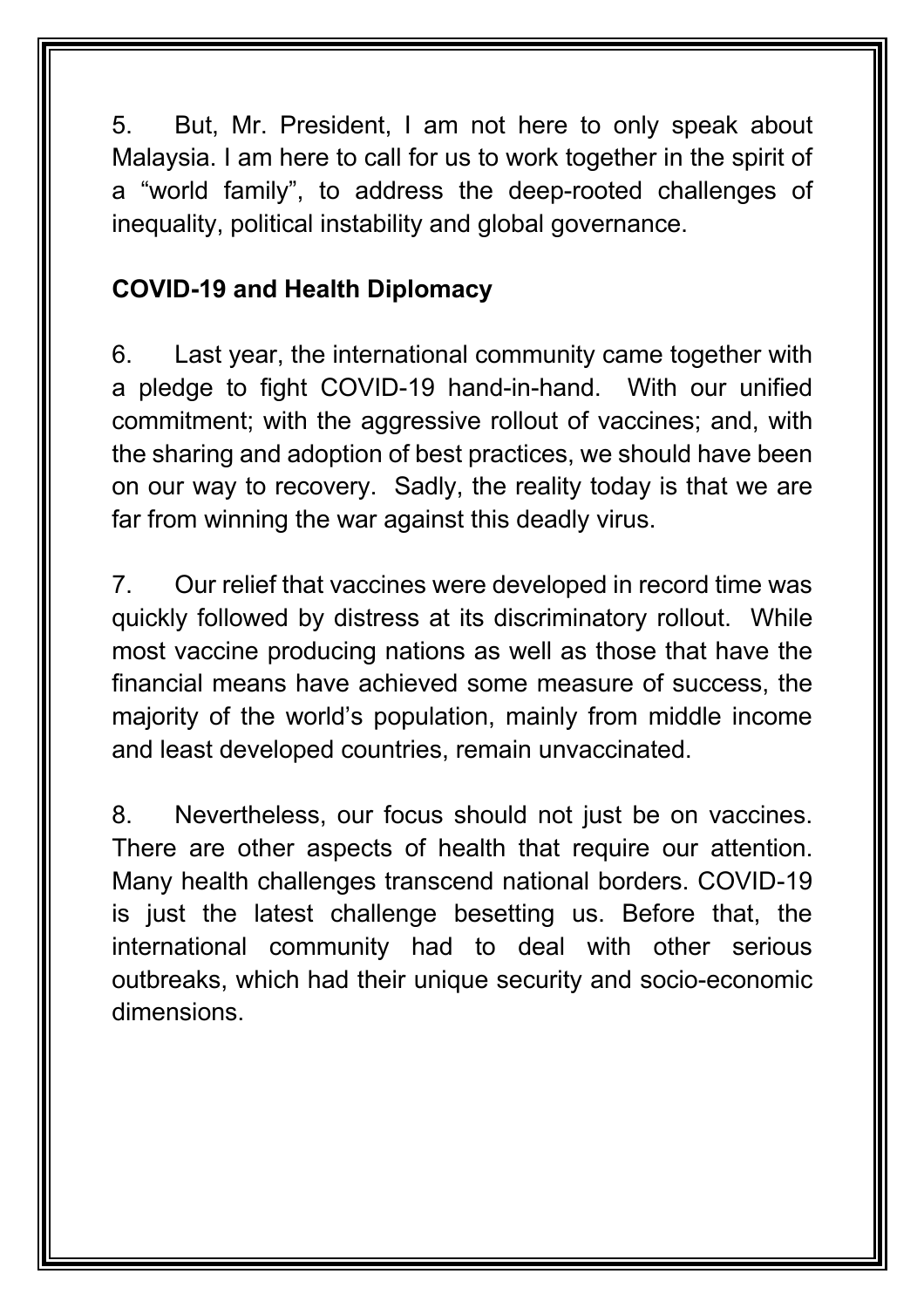9. With the growing frequency of global health threats, this world family must come together and engage in more effective health diplomacy. We must ensure greater collaboration not just to end this pandemic but on an array of other health-related issues. These include expanding the public health capacity of nations, particularly by enhancing their access to relevant technology and knowledge.

10. We truly need to regard public health as a global public good rather than the exclusive domain of individual nations. It is because of this that Malaysia will play a more prominent role and participate more actively in health diplomacy, and our approach will be more inter-disciplinary in nature and involve more relevant stakeholders.

11. As for COVID-19, we cannot afford to wait for an even deadlier variant to emerge and claim more lives. We need to act now.

# **Growing inequities and achieving the SDGs**

Mr. President,

12. The path towards achieving the UN 2030 Agenda for Sustainable Development was never easy to begin with. Yet, we have made steady progress. COVID-19 has, however, reversed many hard-won gains. The pandemic has amplified pre-existing inequalities and uncertainties. It has widened the gap between the "haves and the have-nots". Varying degrees of shortfalls in governance and social security have driven populations back into poverty. Needless to say, we are further away from achieving the 2030 Agenda now than we were before.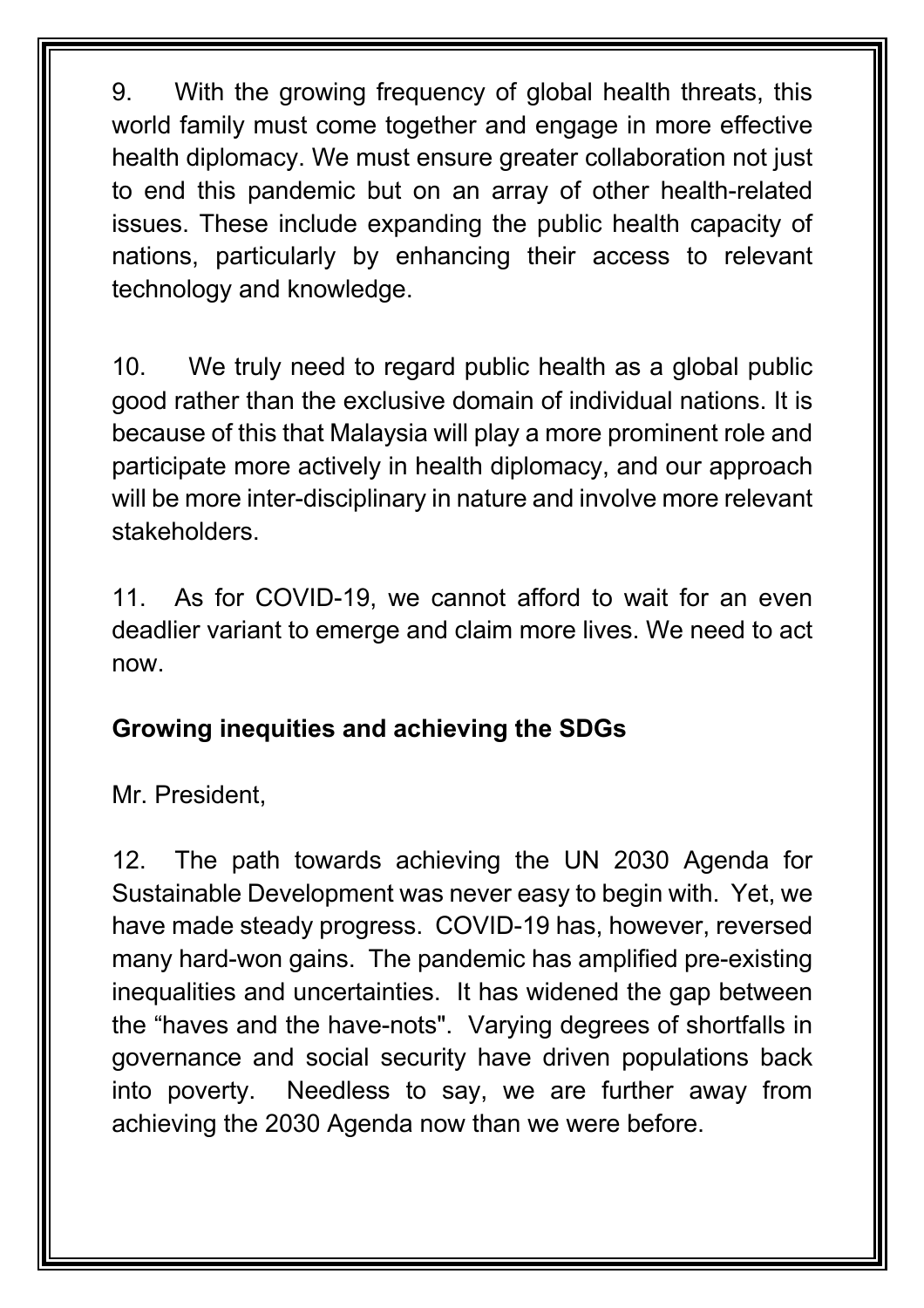13. Like the rest of the world, Malaysia's economy has not been spared. In 2020, Malaysia's GDP contracted by 5.6%. This marks the worst decline in more than 20 years since the Asian Financial Crisis.

14. From the beginning of the pandemic, Malaysia took a whole-of-government and whole-of-society approach in addressing this unprecedented crisis. We executed a clear strategy which focused on three thrusts. Firstly, we expanded our healthcare delivery system to prevent the spread and tend to the infected; secondly, we provided strategic fiscal injections to safeguard the economy; and, thirdly, we protected the people's livelihood.

15. In doing so, we introduced economic stimulus packages worth about USD130 billion or 36% of our GDP. We ensured inclusive growth by addressing poverty, while providing a social safety net to protect vulnerable groups. These packages also play an important role in assisting enterprises to remain afloat during these difficult times.

16. Almost two years into the pandemic, we realise that we need to balance between keeping our people safe while protecting their livelihoods. As such, Malaysia introduced the National Recovery Plan as the nation's exit strategy from the pandemic. This includes speeding up vaccination rates, which stand at more than 500,000 doses daily in recent weeks. It also includes reopening key economic sectors to revive the economy*.* We are pleased that these efforts as well as our pursuit in attaining the 2030 Agenda on Sustainable Development were commended during our Voluntary National Review in July this year.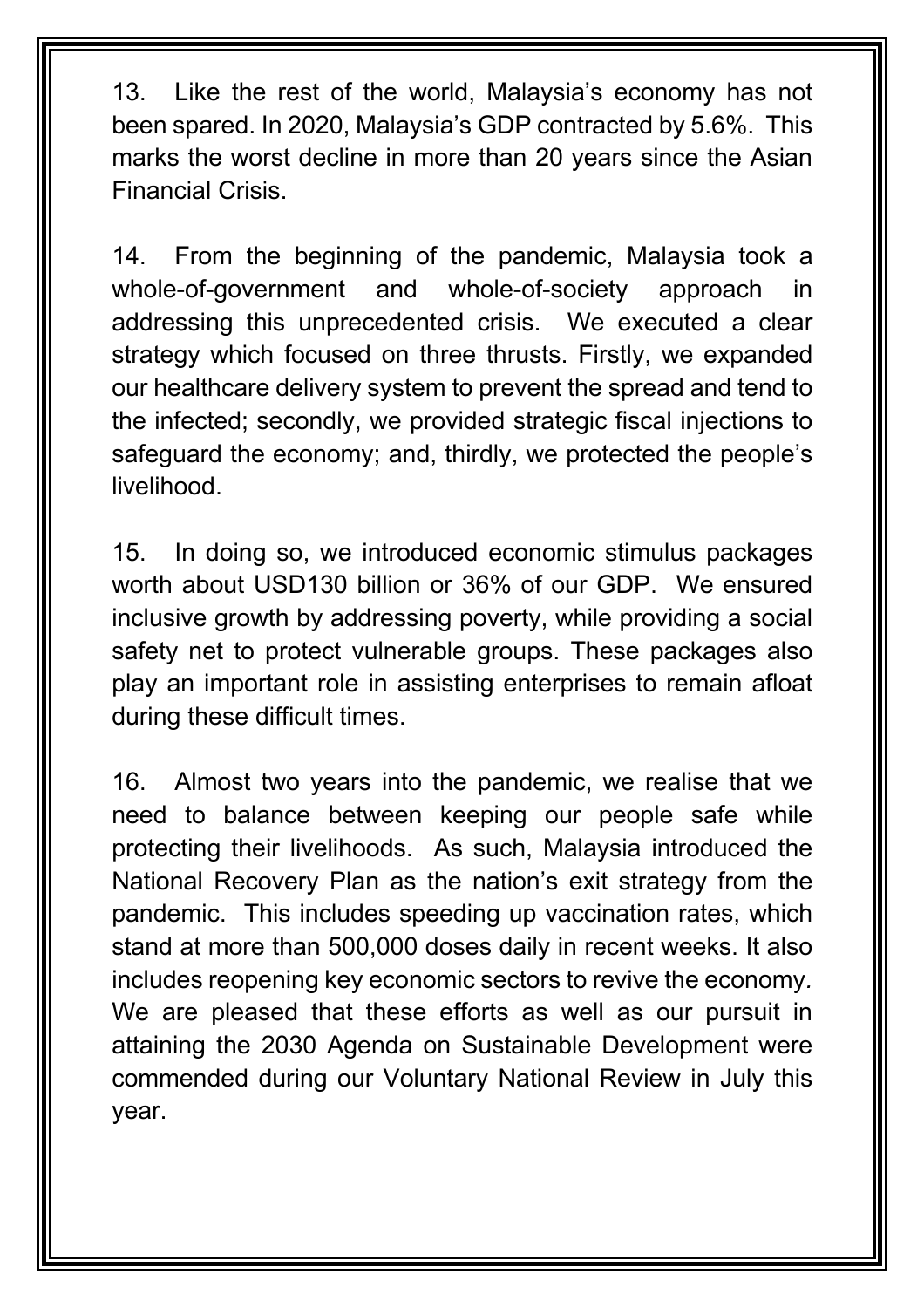#### **Climate Action**

17. That said, rebuilding lives and economies after the pandemic will not come easy. The challenges are even greater for countries that are more vulnerable to natural disasters. Recovery efforts will certainly be more difficult and, thus, require more time and resources to take effect.

18. For Malaysia, mainstreaming sustainability is key in ensuring a smooth transition to a greener socio-economic ecosystem. We have set ambitious plans to facilitate the transition to a more sustainable, low-carbon, and climateresilient future. We have introduced policies including the concept of Circular Economy, which will drive mitigation and adaptation initiatives in our cities. We are confident that they will greatly contribute towards making Malaysia a low carbon nation by 2050.

19. At the same time, developed countries have the responsibility to provide financial resources and technology transfer to the developing world to undertake sustainable initiatives. This is in line with the equity principle of 'common but differentiated responsibility'.

#### **Nuclear Disarmament**

Mr. President,

20. The development and deployment of nuclear weapons continues to be a threat to all mankind. Given the global health crisis, we find it disheartening that billions of dollars are being spent to maintain and modernise nuclear weapons, rather than on saving lives and livelihoods.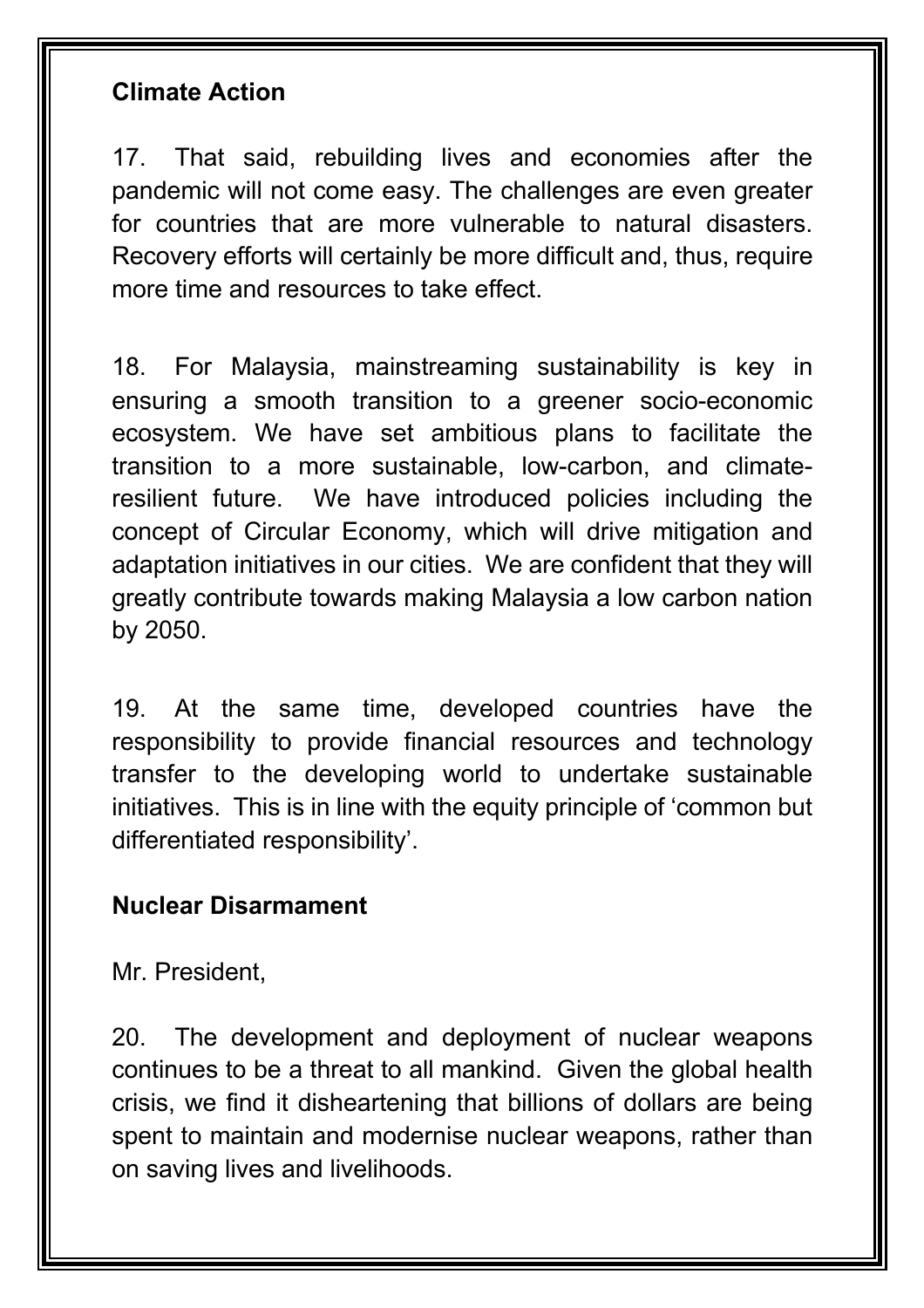21. Malaysia supports the total elimination of nuclear weapons and the assurance that they will never be produced again. This is the only guarantee against the catastrophic consequences arising from their use. Towards this end, Malaysia welcomes the coming into force of the Treaty on the Prohibition of Nuclear Weapons (TPNW) earlier this year.

22. Malaysia reaffirms its commitment to the Treaty on the Non-Proliferation of Nuclear Weapons (NPT) and as Chair of Main Committee One (1) on Nuclear Disarmament for the 10<sup>th</sup> NPT Review Conference, we will strive towards bringing State Parties together and do our best to steer deliberations towards a fruitful outcome.

# **Peaceful Coexistence and Global Ceasefire**

Mr. President,

23. Malaysia has always been a firm believer in all efforts and initiatives that promote peaceful coexistence between nations; between different peoples; and, between different faiths and cultures.

24. As a multi-cultural, multi-racial and multi-religious country, Malaysia strongly believes what we have been practicing can also be applied to the entire world. At the same time, we are a strong proponent of multilateralism. Both multilateralism and peaceful coexistence are mutually reinforcing. We need to realise that as we progress further, we should be far more integrated and stronger as a family of nations.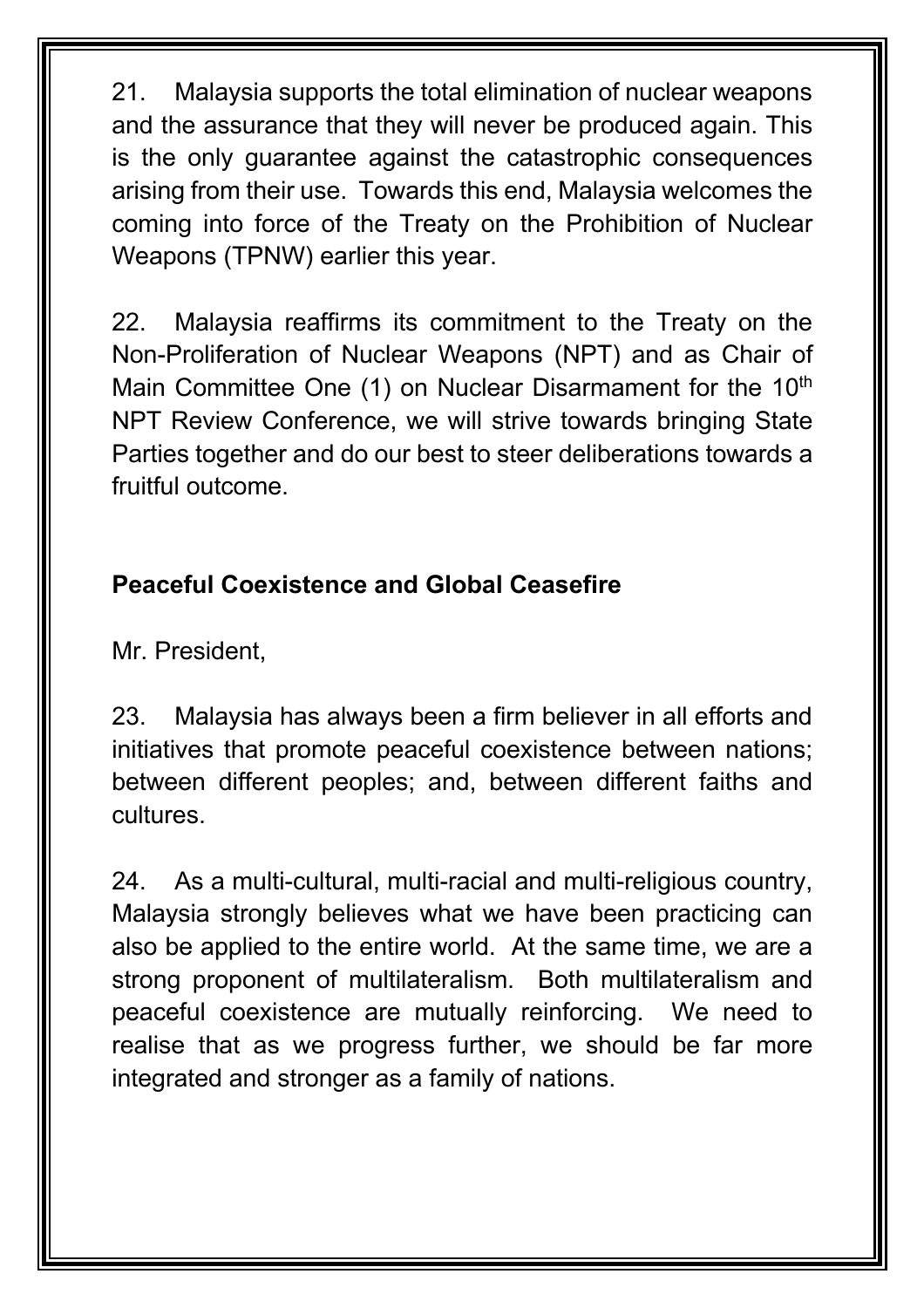25. Respect and mutual understanding must be the backbone and essence in our interactions and discourse. We believe that diversity can be a powerful source of strength and resilience. Thus, we need to take a deeper look at the many qualities that make up our family of nations.

26. It is no longer enough that we tolerate differences, but we should, instead, learn to celebrate and treat them with genuine curiosity and meaningful respect. Amid the global uncertainties, it is time for us to work and strengthen our efforts towards living together in peace and harmony.

27. As such, Malaysia will continue to do what it can in promoting peace and preventing conflict in the conduct of its foreign policy. With this approach, Malaysia will continue to uphold its fundamental principles of defending the nation's sovereignty and interest, maintaining good relations including promoting tolerance, mutual respect and understanding among all peoples and actors of all nations. As a Member State of ASEAN, Malaysia is committed in preserving ASEAN region as a Zone of Peace, Freedom and Neutrality (ZOPFAN).

28. Malaysia also reaffirms its commitment towards global peace, security and prosperity by continuing to lead on the issuance of a Joint Communique on global ceasefire in June this year. We strongly believe that the UN membership must speak with one voice on the need for an immediate cessation of hostilities in all corners of the world. This would allow governments and all stakeholders to focus their attention on combating humankind's deadliest enemy.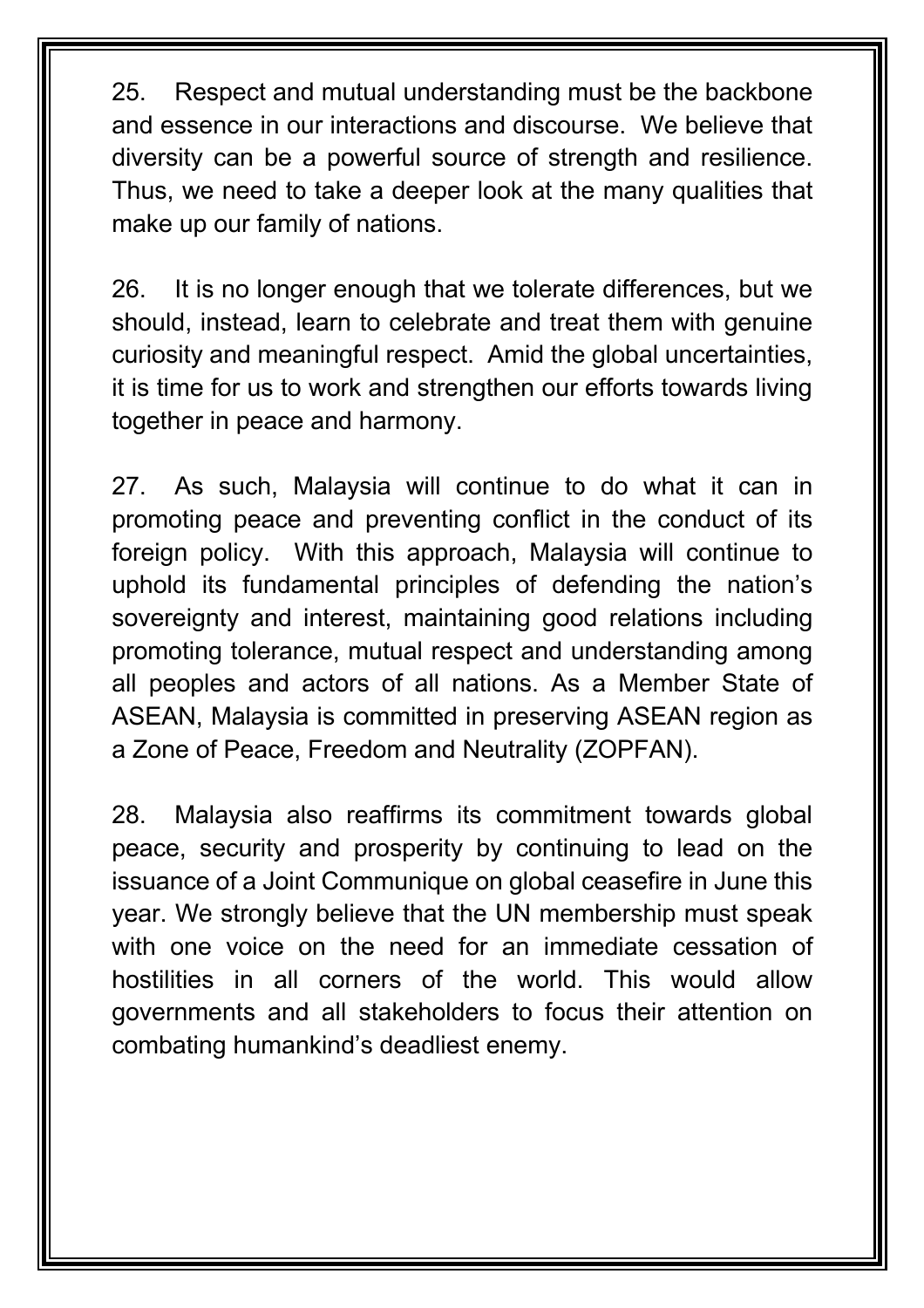#### **The Situation in Myanmar and the Rohingya issue**

29. Nevertheless, Mr. President, it is unfortunate that we are far from realizing this global ceasefire. Many places are still experiencing instability. The situation in Myanmar remains of grave concern.

30. Malaysia cannot emphasize enough the importance of respecting the will and interests of the people of Myanmar. There is a need for a peaceful solution to be found, especially with a multitude of challenges besetting the country.

31. Malaysia is particularly worried about the humanitarian situation, now further aggravated by Myanmar's healthcare system, which is stretched thin. It is absolutely essential for aid to reach those in need.

32. Equally troubling is the refugee crisis that has engulfed Myanmar since the mass exodus of Rohingya in 2017. Malaysia currently hosts more than 154,000 refugees from Myanmar, comprising 86% of the refugee population in the country. More than 66% of those are from the Rohingya ethnic minority and this is just a conservative estimate.

33. ASEAN Member States have taken steps to engage key parties of this conflict to extend assistance where possible. Malaysia fully supports the work of the ASEAN Chair's Special Envoy on Myanmar. However, we remain concerned that the authorities have yet to allow ASEAN's Special Envoy to visit the country. We urge the authorities to accept the visit and assist the Special Envoy in his duties as well as expedite the implementation of the 'Five-Point Consensus'.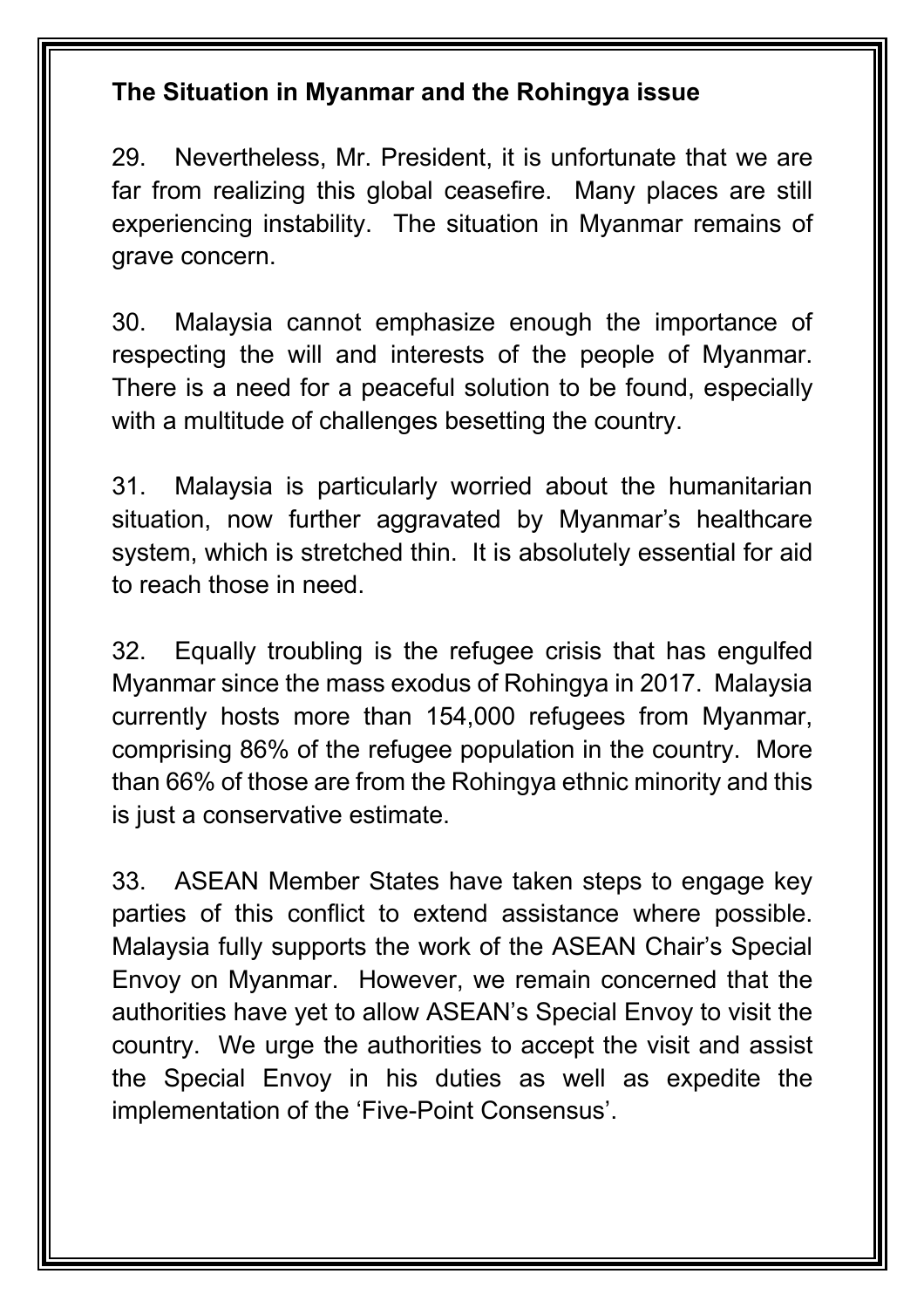#### **The Palestinian issue**

Mr. President,

34. On the Occupied Palestinian Territory (OPT), Malaysia is appalled by the deaths of many Palestinian civilians, including women and children, following the brutal attacks by Israel in May this year. We strongly condemn repeated violations and aggression by Israeli forces and settlers against Palestinian worshipers in Al-Aqsa Mosque. The targeted aggression against worshippers is indeed contemptuous to all Muslims, or for any peace-loving religion.

35. In fact, let us be truly frank about what is happening in the OPT. The systematic oppression of Palestinians over many years through discriminatory policies; denial of basic civil rights; imposition of harsh conditions; large scale land confiscation; and, inhumane acts committed against them is tantamount to the crime of apartheid. Yes, Mr. President, apartheid still exists in this world and most of us are just turning a blind eye to this.

36. Malaysia stresses again that Israel must be held responsible and accountable for all its wrongdoings including its flagrant violations of international law.

37. We welcome the establishment of an international commission of inquiry by the Human Rights Council to investigate violations of international human rights law during the 11-day crisis.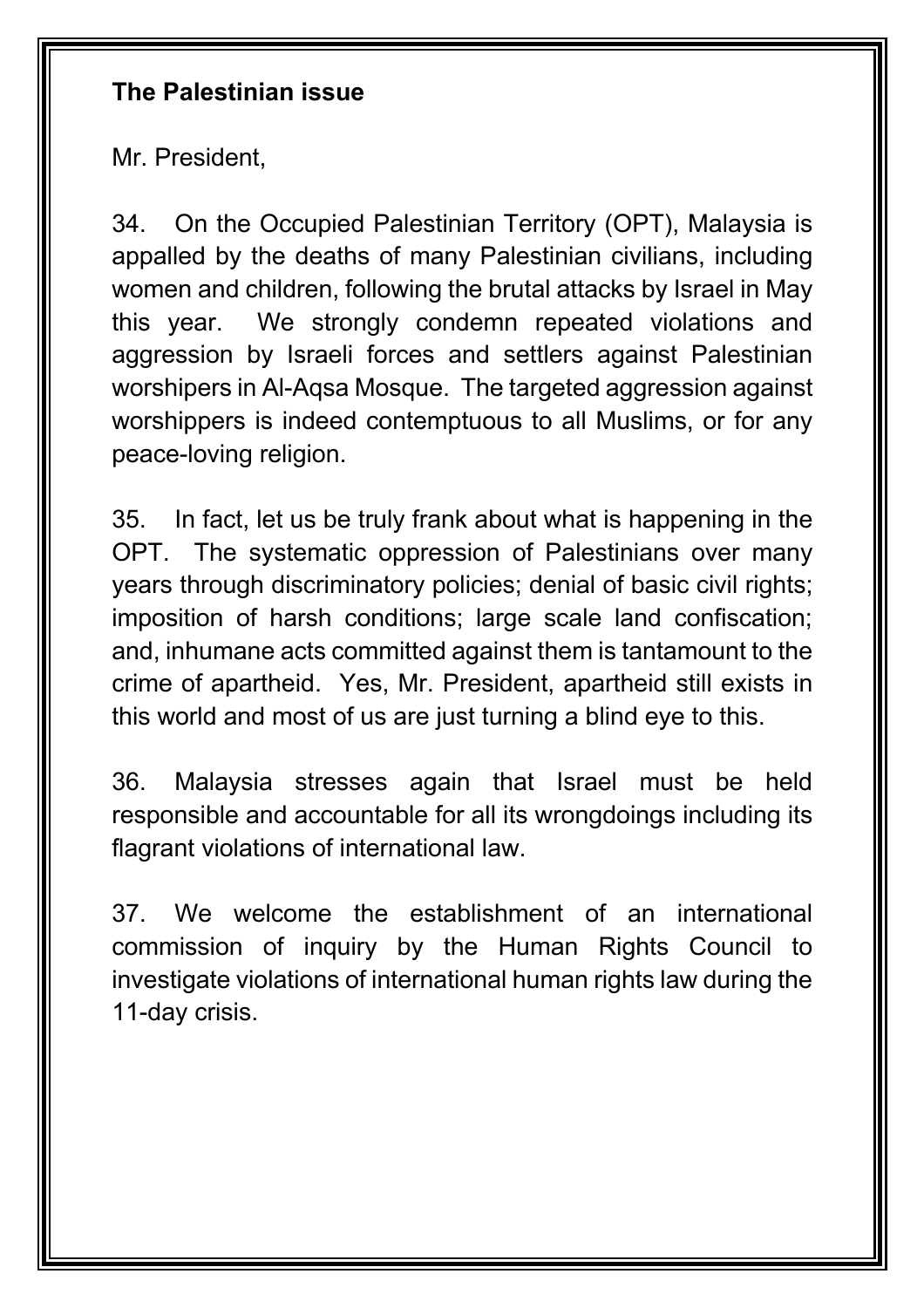38. Malaysia continues to call for the deployment of a temporary international presence in the city of Al-Quds, to monitor the cessation of hostilities in the OPT. The international community must spare no effort to ensure the safety, protection, dignity and well-being of the Palestinian civilian population.

39. While generations have had to endure this oppression, it is time that we pay attention to the voices and roles of the younger generation of Palestinians. It is time to give them a better future. They have been suffering in dreadful living conditions under illegal Israeli occupation for so many years and we cannot allow this to continue indefinitely.

40. Malaysia has and will continue to lend its unwavering support and solidarity to the Palestinians.

### **The Situation in Afghanistan**

41. Turning to the situation in Afghanistan, Malaysia is appalled by the terrorist attack outside the Hamid Karzai International Airport last month. The attack resulted in the loss of innocent lives with many more injured. Malaysia expresses its deepest condolences to the bereaved families of the victims. We also wish those injured a full recovery.

42. Malaysia condemns terrorism in all its forms and manifestations. The region cannot be allowed to be turned into a fertile breeding ground for terrorism again. The world family must come together to support Afghanistan in this time of need, including by extending humanitarian assistance to the people. On this, Malaysia stands ready to extend its assistance and do what it can.